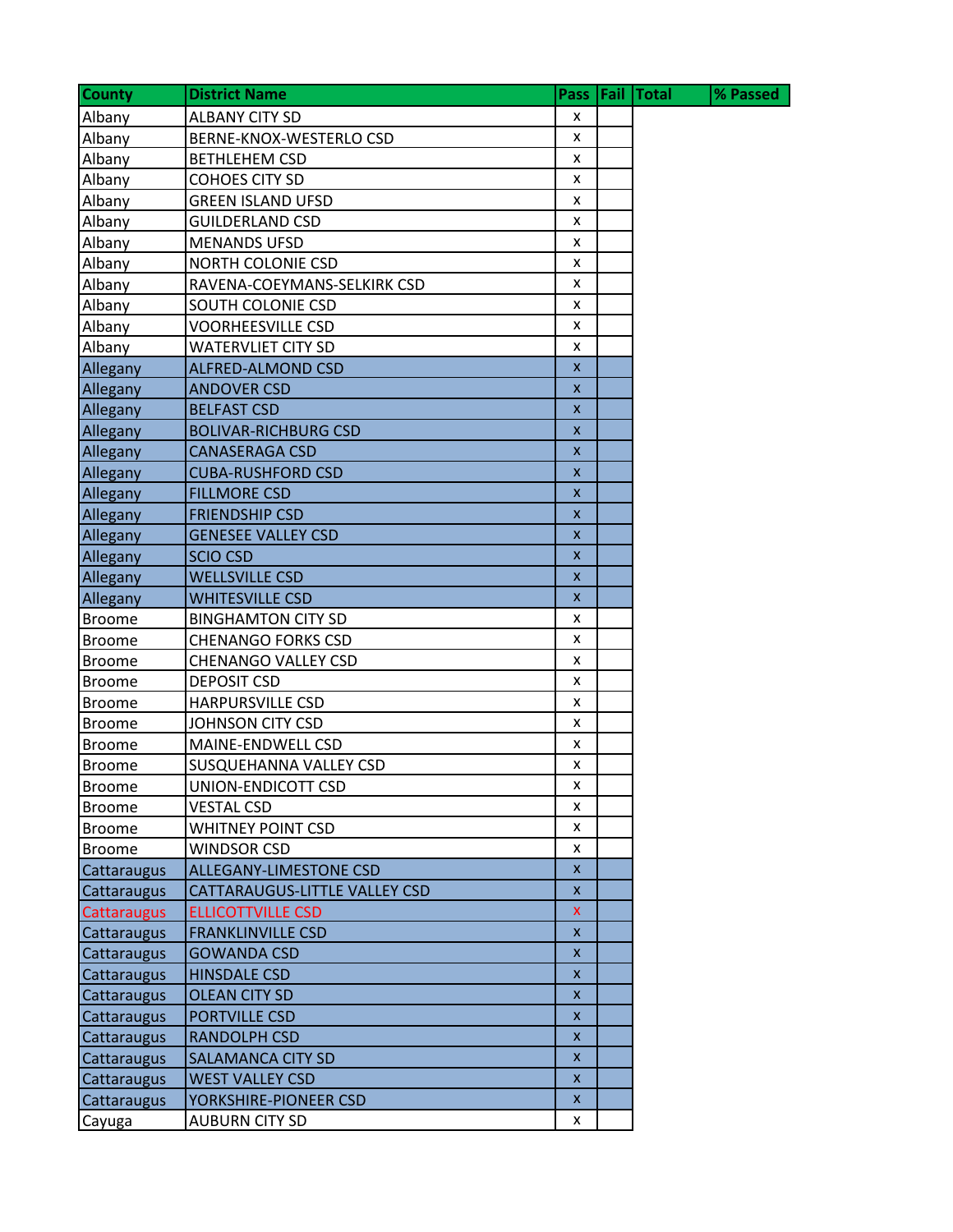| Cayuga        | CATO-MERIDIAN CSD                   | x                         |  |
|---------------|-------------------------------------|---------------------------|--|
| Cayuga        | MORAVIA CSD                         | x                         |  |
| <u>Cayuga</u> | PORT BYRON CSD                      | x                         |  |
| <u>Cayuga</u> | SOUTHERN CAYUGA CSD                 | x                         |  |
| Cayuga        | <b>UNION SPRINGS CSD</b>            | x                         |  |
| Cayuga        | <b>WEEDSPORT CSD</b>                | x                         |  |
| Chautauqua    | <b>BEMUS POINT CSD</b>              | $\mathsf{x}$              |  |
| Chautauqua    | <b>BROCTON CSD</b>                  | $\mathsf{x}$              |  |
| Chautauqua    | <b>CASSADAGA VALLEY CSD</b>         | X                         |  |
| Chautauqua    | <b>CHAUTAUQUA LAKE CSD</b>          | $\pmb{\mathsf{X}}$        |  |
| Chautauqua    | <b>CLYMER CSD</b>                   | X                         |  |
| Chautauqua    | <b>DUNKIRK CITY SD</b>              | X                         |  |
| Chautauqua    | <b>FALCONER CSD</b>                 | X                         |  |
| Chautauqua    | <b>FORESTVILLE CSD</b>              | $\pmb{\mathsf{X}}$        |  |
| Chautauqua    | <b>FREDONIA CSD</b>                 | X                         |  |
| Chautauqua    | <b>FREWSBURG CSD</b>                | $\boldsymbol{\mathsf{x}}$ |  |
| Chautauqua    | <b>JAMESTOWN CITY SD</b>            | $\boldsymbol{\mathsf{x}}$ |  |
| Chautauqua    | <b>PANAMA CSD</b>                   | $\pmb{\mathsf{X}}$        |  |
| Chautauqua    | PINE VALLEY CSD (SOUTH DAYTON)      | X                         |  |
| Chautauqua    | <b>RIPLEY CSD</b>                   | X                         |  |
| Chautauqua    | <b>SHERMAN CSD</b>                  | $\mathsf{x}$              |  |
| Chautauqua    | <b>SILVER CREEK CSD</b>             | X                         |  |
| Chautauqua    | SOUTHWESTERN CSD AT JAMESTOWN       | $\pmb{\mathsf{X}}$        |  |
| Chautauqua    | <b>WESTFIELD CSD</b>                | $\boldsymbol{\mathsf{x}}$ |  |
| Chemung       | <b>ELMIRA CITY SD</b>               | x                         |  |
| Chemung       | <b>ELMIRA HEIGHTS CSD</b>           | x                         |  |
| Chemung       | <b>HORSEHEADS CSD</b>               | x                         |  |
| Chenango      | <b>AFTON CSD</b>                    | X                         |  |
| Chenango      | <b>BAINBRIDGE-GUILFORD CSD</b>      | $\mathsf{x}$              |  |
| Chenango      | <b>GEORGETOWN-SOUTH OTSELIC CSD</b> | X                         |  |
| Chenango      | <b>GREENE CSD</b>                   | X                         |  |
| Chenango      | <b>NORWICH CITY SD</b>              | $\pmb{\mathsf{x}}$        |  |
| Chenango      | <b>OXFORD ACADEMY &amp; CSD</b>     | $\boldsymbol{\mathsf{x}}$ |  |
| Chenango      | SHERBURNE-EARLVILLE CSD             | X                         |  |
| Chenango      | <b>UNADILLA VALLEY CSD</b>          | x                         |  |
| Clinton       | <b>AUSABLE VALLEY CSD</b>           | x                         |  |
| Clinton       | <b>BEEKMANTOWN CSD</b>              | x                         |  |
| Clinton       | <b>CHAZY UFSD</b>                   | x                         |  |
| Clinton       | NORTHEASTERN CLINTON CSD            | x                         |  |
| Clinton       | NORTHERN ADIRONDACK CSD             | x                         |  |
| Clinton       | PERU CSD                            | x                         |  |
| Clinton       | PLATTSBURGH CITY SD                 | x                         |  |
| Clinton       | SARANAC CSD                         | x                         |  |
| Columbia      | <b>CHATHAM CSD</b>                  | X                         |  |
| Columbia      | <b>GERMANTOWN CSD</b>               | X                         |  |
| Columbia      | <b>HUDSON CITY SD</b>               | X                         |  |
| Columbia      | <b>KINDERHOOK CSD</b>               | X                         |  |
| Columbia      | <b>NEW LEBANON CSD</b>              | X                         |  |
| Columbia      | <b>TACONIC HILLS CSD</b>            | X                         |  |
| Cortland      | <b>CINCINNATUS CSD</b>              | x                         |  |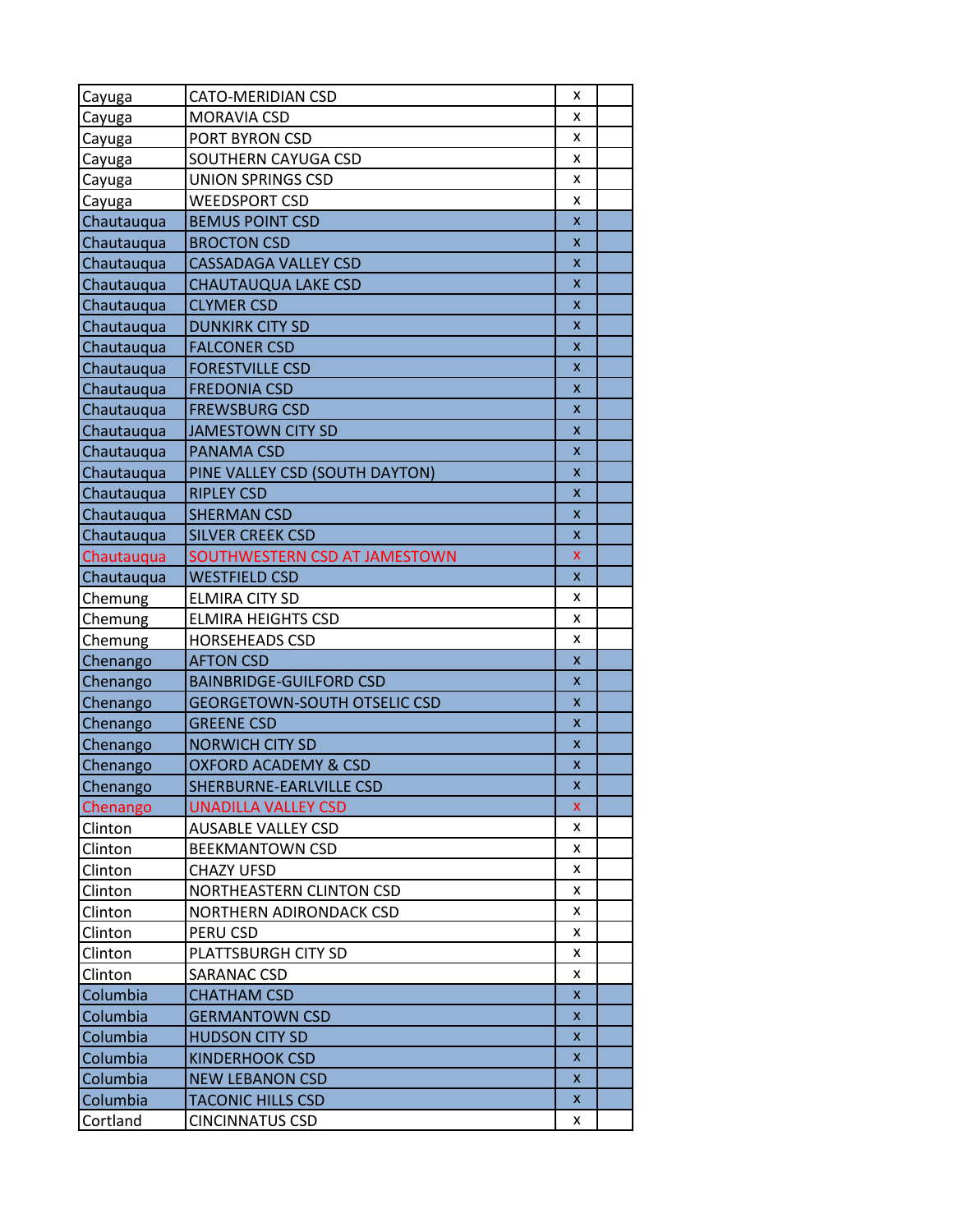| Cortland        | <b>CORTLAND CITY SD</b>             | x                         |  |
|-----------------|-------------------------------------|---------------------------|--|
| Cortland        | <b>HOMER CSD</b>                    | x                         |  |
| Cortland        | <b>MARATHON CSD</b>                 | x                         |  |
| Cortland        | MCGRAW CSD                          | x                         |  |
| Delaware        | <b>ANDES CSD</b>                    | $\boldsymbol{\mathsf{x}}$ |  |
| <b>Delaware</b> | <b>CHARLOTTE VALLEY CSD</b>         | X                         |  |
| <b>Delaware</b> | <b>DELHI CSD</b>                    | $\mathsf{x}$              |  |
| Delaware        | <b>DOWNSVILLE CSD</b>               | X                         |  |
| Delaware        | <b>FRANKLIN CSD</b>                 | $\boldsymbol{\mathsf{x}}$ |  |
| Delaware        | <b>HANCOCK CSD</b>                  | X                         |  |
| <b>Delaware</b> | <b>MARGARETVILLE CSD</b>            | X                         |  |
| <b>Delaware</b> | <b>ROXBURY CSD</b>                  | X                         |  |
| Delaware        | <b>SIDNEY CSD</b>                   | X                         |  |
| Delaware        | <b>SOUTH KORTRIGHT CSD</b>          | X                         |  |
| Delaware        | <b>STAMFORD CSD</b>                 | $\boldsymbol{\mathsf{x}}$ |  |
| Delaware        | <b>WALTON CSD</b>                   | X                         |  |
| <b>Dutchess</b> | <b>ARLINGTON CSD</b>                | x                         |  |
| <b>Dutchess</b> | <b>BEACON CITY SD</b>               | x                         |  |
| <b>Dutchess</b> | <b>DOVER UFSD</b>                   | x                         |  |
| Dutchess        | <b>HYDE PARK CSD</b>                | x                         |  |
| Dutchess        | MILLBROOK CSD                       | x                         |  |
| Dutchess        | <b>NORTHEAST CSD (WEBUTUCK)</b>     | x                         |  |
| Dutchess        | PAWLING CSD                         | x                         |  |
| Dutchess        | PINE PLAINS CSD                     | x                         |  |
| Dutchess        | POUGHKEEPSIE CITY SD                | x                         |  |
| Dutchess        | RED HOOK CSD                        | x                         |  |
| Dutchess        | RHINEBECK CSD                       | x                         |  |
| Dutchess        | <b>SPACKENKILL UFSD</b>             | x                         |  |
| Dutchess        | <b>WAPPINGERS CSD</b>               | x                         |  |
| Erie            | <b>AKRON CSD</b>                    | $\boldsymbol{\mathsf{x}}$ |  |
| Erie            | <b>ALDEN CSD</b>                    | $\boldsymbol{\mathsf{x}}$ |  |
| Erie            | <b>AMHERST CSD</b>                  | $\boldsymbol{\mathsf{x}}$ |  |
| Erie            | <b>CHEEKTOWAGA CSD</b>              | X                         |  |
| Erie            | CHEEKTOWAGA-MARYVALE UFSD           | x                         |  |
| Erie            | CHEEKTOWAGA-SLOAN UFSD              | X                         |  |
| Erie            | <b>CLARENCE CSD</b>                 | X                         |  |
| Erie            | <b>CLEVELAND HILL UFSD</b>          | X                         |  |
| Erie            | <b>DEPEW UFSD</b>                   | X                         |  |
| Erie            | <b>EAST AURORA UFSD</b>             | X                         |  |
| Erie            | <b>EDEN CSD</b>                     | X                         |  |
| Erie            | <b>EVANS-BRANT CSD (LAKE SHORE)</b> | X                         |  |
| Erie            | <b>FRONTIER CSD</b>                 | X                         |  |
| Erie            | <b>GRAND ISLAND CSD</b>             | X                         |  |
| Erie            | <b>HAMBURG CSD</b>                  | X                         |  |
| Erie            | <b>HOLLAND CSD</b>                  | X                         |  |
| Erie            | <b>IROQUOIS CSD</b>                 | $\overline{\mathsf{x}}$   |  |
| Erie            | <b>KENMORE-TONAWANDA UFSD</b>       | X                         |  |
| Erie            | <b>LACKAWANNA CITY SD</b>           | X                         |  |
| Erie            | <b>LANCASTER CSD</b>                | X                         |  |
| Erie            | <b>NORTH COLLINS CSD</b>            | X                         |  |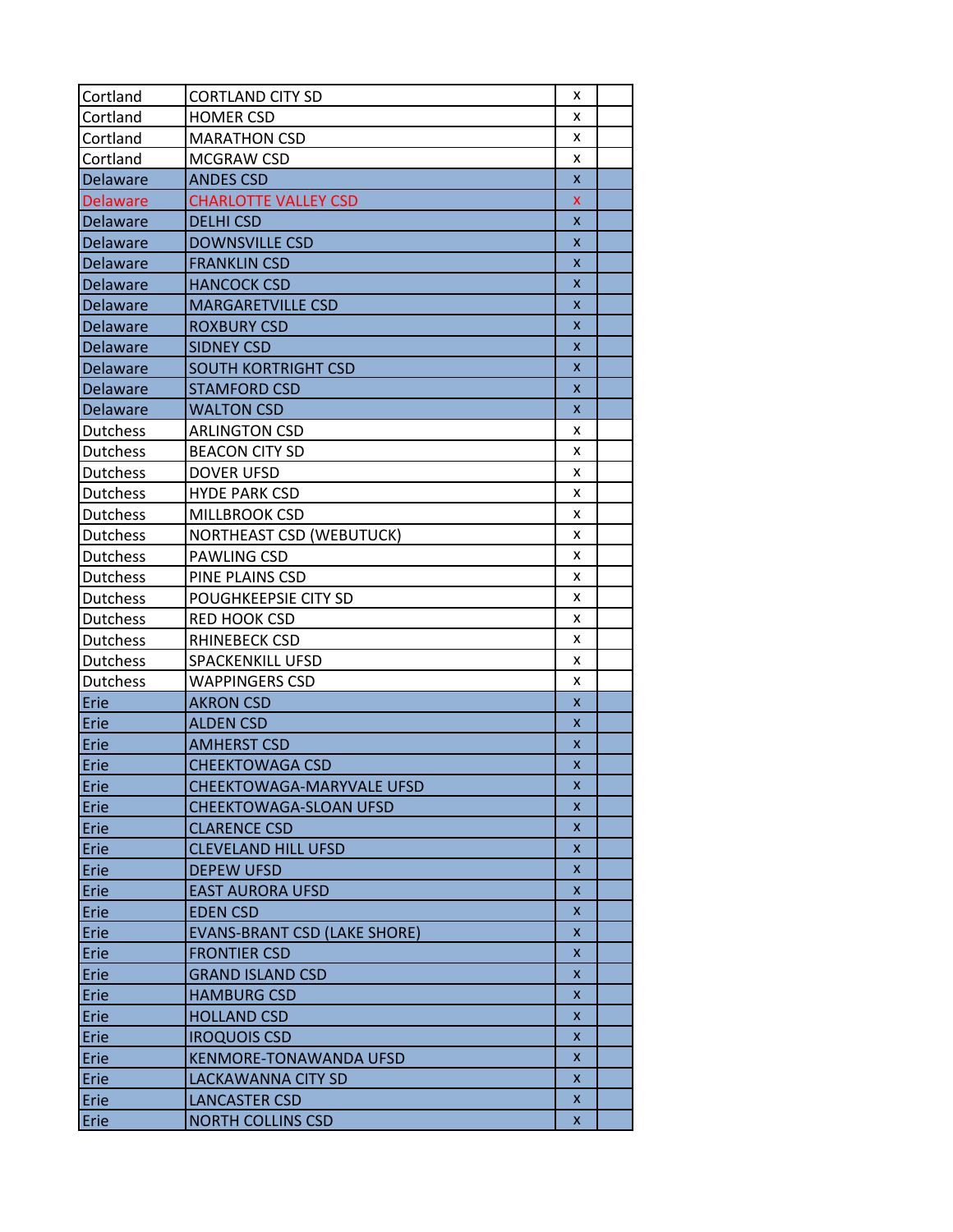| Erie     | <b>ORCHARD PARK CSD</b>          | X  |  |
|----------|----------------------------------|----|--|
| Erie     | SPRINGVILLE-GRIFFITH INST CSD    | X  |  |
| Erie     | <b>SWEET HOME CSD</b>            | X  |  |
| Erie     | TONAWANDA CITY SD                | X  |  |
| Erie     | <b>WEST SENECA CSD</b>           | X  |  |
| Erie     | <b>WILLIAMSVILLE CSD</b>         | X  |  |
| Essex    | <b>CROWN POINT CSD</b>           | x  |  |
| Essex    | ELIZABETHTOWN-LEWIS-WESTPORT CSD | x  |  |
| Essex    | <b>KEENE CSD</b>                 | x  |  |
| Essex    | LAKE PLACID CSD                  | x  |  |
| Essex    | MINERVA CSD                      | x  |  |
| Essex    | <b>MORIAH CSD</b>                | x  |  |
| Essex    | NEWCOMB CSD                      | x  |  |
| Essex    | <b>SCHROON LAKE CSD</b>          | x  |  |
| Essex    | TICONDEROGA CSD                  | x  |  |
| Essex    | <b>WILLSBORO CSD</b>             | x  |  |
| Franklin | <b>BRUSHTON-MOIRA CSD</b>        | X  |  |
| Franklin | <b>CHATEAUGAY CSD</b>            | x  |  |
| Franklin | <b>MALONE CSD</b>                | X  |  |
| Franklin | <b>SALMON RIVER CSD</b>          | X  |  |
| Franklin | <b>SARANAC LAKE CSD</b>          | X  |  |
| Franklin | <b>ST REGIS FALLS CSD</b>        | X  |  |
| Franklin | <b>TUPPER LAKE CSD</b>           | X  |  |
| Fulton   | <b>BROADALBIN-PERTH CSD</b>      | x  |  |
| Fulton   | <b>GLOVERSVILLE CITY SD</b>      | x  |  |
| Fulton   | JOHNSTOWN CITY SD                | x  |  |
| Fulton   | <b>MAYFIELD CSD</b>              | x  |  |
| Fulton   | <b>NORTHVILLE CSD</b>            | x  |  |
| Fulton   | WHEELERVILLE UFSD                | x  |  |
| Genesee  | <b>ALEXANDER CSD</b>             | X  |  |
| Genesee  | <b>BATAVIA CITY SD</b>           | X  |  |
| Genesee  | <b>BYRON-BERGEN CSD</b>          | X  |  |
| Genesee  | <b>ELBA CSD</b>                  | X  |  |
| Genesee  | LE ROY CSD                       | x  |  |
| Genesee  | OAKFIELD-ALABAMA CSD             | X  |  |
| Genesee  | <b>PAVILION CSD</b>              | X  |  |
| Genesee  | <b>PEMBROKE CSD</b>              | X  |  |
| Greene   | CAIRO-DURHAM CSD                 | x  |  |
| Greene   | <b>CATSKILL CSD</b>              | x  |  |
| Greene   | <b>COXSACKIE-ATHENS CSD</b>      | x  |  |
| Greene   | <b>GREENVILLE CSD</b>            | x  |  |
| Greene   | HUNTER-TANNERSVILLE CSD          | x  |  |
| Greene   | WINDHAM-ASHLAND-JEWETT CSD       | x  |  |
| Hamilton | <b>INDIAN LAKE CSD</b>           | X  |  |
| Hamilton | <b>INLET COMMON SD</b>           | X  |  |
| Hamilton | <b>LAKE PLEASANT CSD</b>         | x  |  |
| Hamilton | <b>LONG LAKE CSD</b>             | x  |  |
| Hamilton | PISECO COMMON SD                 | X  |  |
| Hamilton | <b>RAQUETTE LAKE UFSD</b>        | x  |  |
| Hamilton | <b>WELLS CSD</b>                 | X. |  |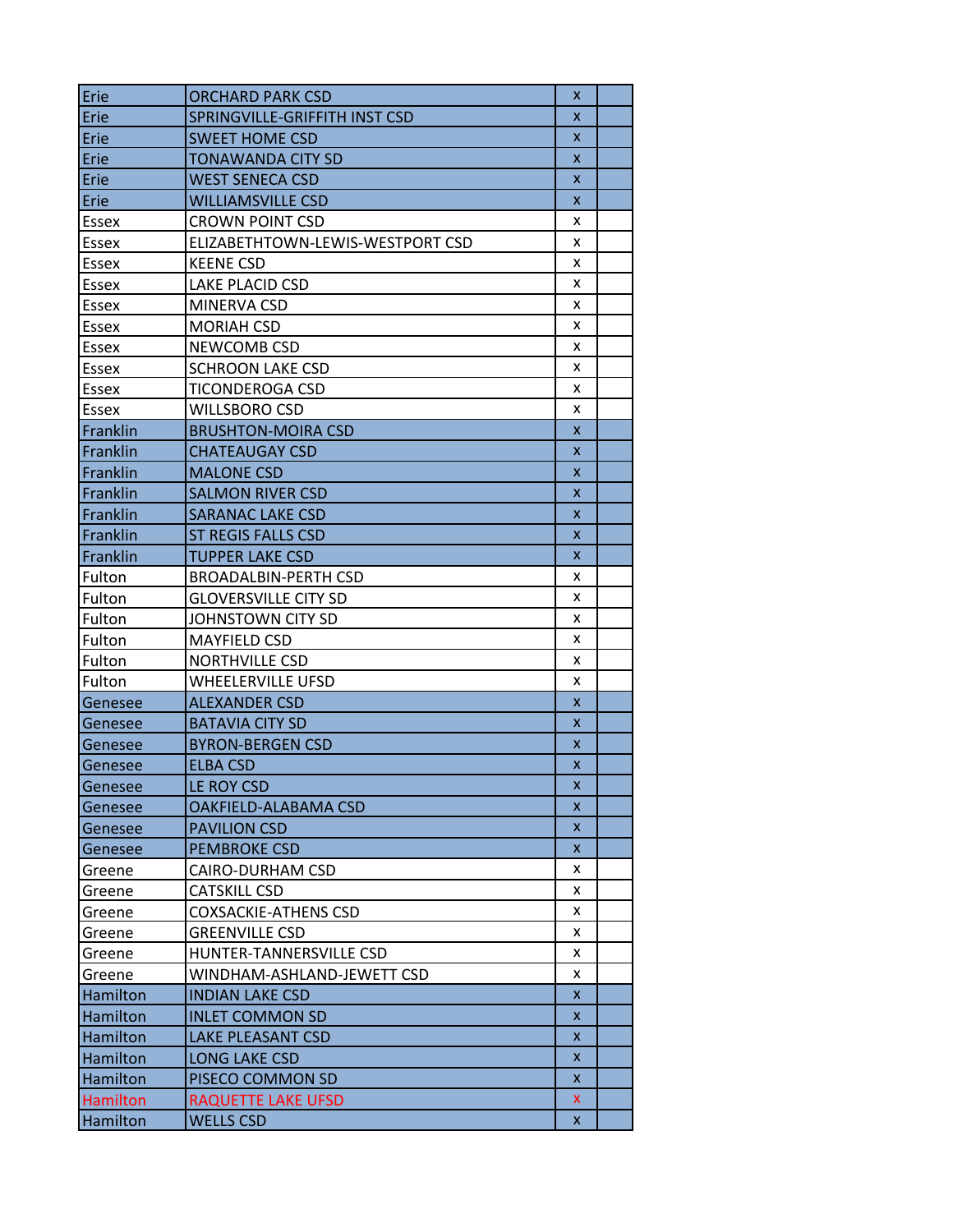| Herkimer        | <b>DOLGEVILLE CSD</b>            | x                  |  |
|-----------------|----------------------------------|--------------------|--|
| <b>Herkimer</b> | <b>FRANKFORT-SCHUYLER CSD</b>    | x                  |  |
| Herkimer        | <b>HERKIMER CSD</b>              | x                  |  |
| Herkimer        | CENTRAL VALLEY (ILION-MOHAWK)    | x                  |  |
| Herkimer        | <b>LITTLE FALLS CITY SD</b>      | x                  |  |
| Herkimer        | <b>MOUNT MARKHAM CSD</b>         | x                  |  |
| Herkimer        | POLAND CSD                       | x                  |  |
| Herkimer        | TOWN OF WEBB UFSD                | x                  |  |
| Herkimer        | VAN HORNESVILLE-OWEN D YOUNG CSD | x                  |  |
| Herkimer        | WEST CANADA VALLEY CSD           | x                  |  |
| Jefferson       | <b>ALEXANDRIA CSD</b>            | $\pmb{\mathsf{x}}$ |  |
| Jefferson       | <b>BELLEVILLE HENDERSON CSD</b>  | X                  |  |
| Jefferson       | <b>CARTHAGE CSD</b>              | $\pmb{\mathsf{x}}$ |  |
| Jefferson       | <b>GENERAL BROWN CSD</b>         | $\pmb{\mathsf{x}}$ |  |
| Jefferson       | <b>INDIAN RIVER CSD</b>          | $\pmb{\mathsf{x}}$ |  |
| Jefferson       | LA FARGEVILLE CSD                | $\mathsf{x}$       |  |
| Jefferson       | <b>LYME CSD</b>                  | X                  |  |
| Jefferson       | <b>SACKETS HARBOR CSD</b>        | X                  |  |
| Jefferson       | <b>SOUTH JEFFERSON CSD</b>       | X                  |  |
| Jefferson       | <b>THOUSAND ISLANDS CSD</b>      | $\mathsf{x}$       |  |
| Jefferson       | <b>WATERTOWN CITY SD</b>         | X                  |  |
| Lewis           | <b>BEAVER RIVER CSD</b>          | x                  |  |
| Lewis           | <b>COPENHAGEN CSD</b>            | X                  |  |
| Lewis           | <b>HARRISVILLE CSD</b>           | x                  |  |
| Lewis           | LOWVILLE ACADEMY & CSD           | x                  |  |
| Lewis           | SOUTH LEWIS CSD                  | x                  |  |
| Livingston      | <b>AVON CSD</b>                  | $\pmb{\mathsf{x}}$ |  |
| Livingston      | CALEDONIA-MUMFORD CSD            | $\pmb{\mathsf{x}}$ |  |
| Livingston      | DALTON-NUNDA CSD (KESHEQUA)      | $\pmb{\mathsf{x}}$ |  |
| Livingston      | <b>DANSVILLE CSD</b>             | $\pmb{\mathsf{X}}$ |  |
| Livingston      | <b>GENESEO CSD</b>               | $\pmb{\mathsf{X}}$ |  |
| Livingston      | <b>LIVONIA CSD</b>               | X                  |  |
| Livingston      | <b>MT MORRIS CSD</b>             | $\pmb{\mathsf{x}}$ |  |
| Livingston      | YORK CSD                         | x                  |  |
| Madison         | <b>BROOKFIELD CSD</b>            | x                  |  |
| Madison         | <b>CANASTOTA CSD</b>             | x                  |  |
| Madison         | CAZENOVIA CSD                    | x                  |  |
| Madison         | <b>CHITTENANGO CSD</b>           | x                  |  |
| Madison         | <b>DERUYTER CSD</b>              | x                  |  |
| Madison         | <b>HAMILTON CSD</b>              | x                  |  |
| Madison         | <b>MADISON CSD</b>               | x                  |  |
| Madison         | MORRISVILLE-EATON CSD            | x                  |  |
| Madison         | <b>ONEIDA CITY SD</b>            | x                  |  |
| Madison         | STOCKBRIDGE VALLEY CSD           | x                  |  |
| Monroe          | <b>BRIGHTON CSD</b>              | $\mathsf{x}$       |  |
| Monroe          | <b>BROCKPORT CSD</b>             | x                  |  |
| Monroe          | <b>CHURCHVILLE-CHILI CSD</b>     | x                  |  |
| Monroe          | <b>EAST IRONDEQUOIT CSD</b>      | X                  |  |
| Monroe          | <b>EAST ROCHESTER UFSD</b>       | X                  |  |
| <b>Monroe</b>   | <b>FAIRPORT CSD</b>              | X.                 |  |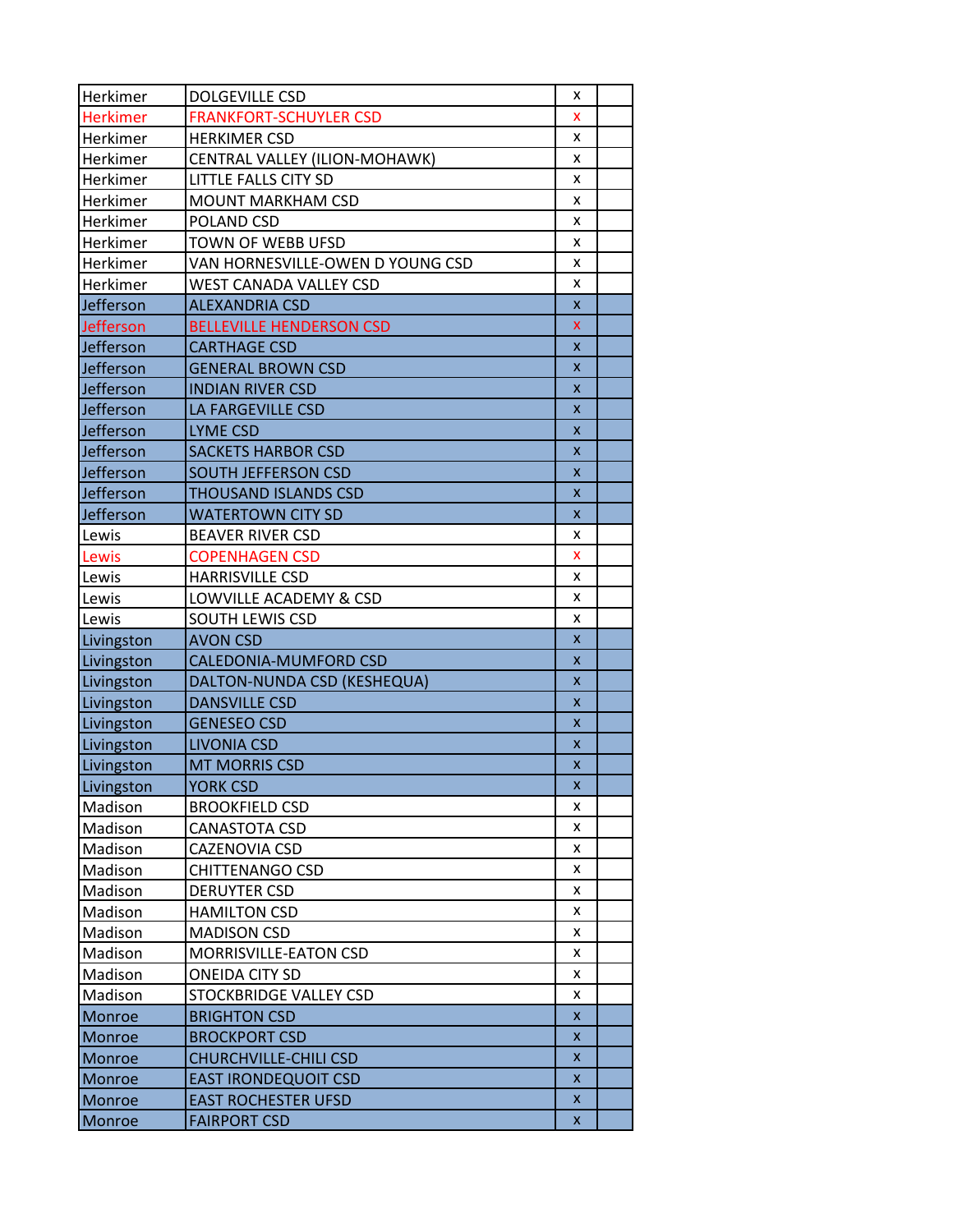| Monroe                         | <b>GATES-CHILI CSD</b>                              | X                         |  |
|--------------------------------|-----------------------------------------------------|---------------------------|--|
| Monroe                         | <b>GREECE CSD</b>                                   | X                         |  |
| Monroe                         | <b>HILTON CSD</b>                                   | X                         |  |
| <b>Monroe</b>                  | HONEOYE FALLS-LIMA CSD                              | X                         |  |
| Monroe                         | <b>PENFIELD CSD</b>                                 | X                         |  |
| Monroe                         | <b>PITTSFORD CSD</b>                                | X                         |  |
| <b>Monroe</b>                  | RUSH-HENRIETTA CSD                                  | X                         |  |
| Monroe                         | <b>SPENCERPORT CSD</b>                              | $\mathsf{x}$              |  |
| Monroe                         | <b>WEBSTER CSD</b>                                  | X                         |  |
| Monroe                         | <b>WEST IRONDEQUOIT CSD</b>                         | $\boldsymbol{\mathsf{x}}$ |  |
| <b>Monroe</b>                  | <b>WHEATLAND-CHILI CSD</b>                          | X                         |  |
| Montgomery                     | <b>AMSTERDAM CITY SD</b>                            | x                         |  |
| Montgomery                     | <b>CANAJOHARIE CSD</b>                              | x                         |  |
| Montgomery                     | FONDA-FULTONVILLE CSD                               | x                         |  |
|                                | <b>FORT PLAIN CSD</b>                               | x                         |  |
| Montgomery<br>Montgomery       | OPPENHEIM-EPHRATAH-ST JOHNSVILLE CSD                | x                         |  |
| <b>Nassau</b>                  | <b>BALDWIN UFSD</b>                                 | X                         |  |
|                                | <b>BELLMORE UFSD</b>                                | $\boldsymbol{\mathsf{x}}$ |  |
| Nassau<br><b>Nassau</b>        | BELLMORE-MERRICK CENTRAL HS DISTRICT                | $\boldsymbol{\mathsf{x}}$ |  |
| <b>Nassau</b>                  | <b>BETHPAGE UFSD</b>                                | X                         |  |
|                                | <b>CARLE PLACE UFSD</b>                             | x                         |  |
| <b>Nassau</b><br><b>Nassau</b> | <b>EAST MEADOW UFSD</b>                             | $\boldsymbol{\mathsf{x}}$ |  |
|                                | <b>EAST ROCKAWAY UFSD</b>                           | X                         |  |
| Nassau<br><b>Nassau</b>        | <b>EAST WILLISTON UFSD</b>                          | X                         |  |
|                                | <b>ELMONT UFSD</b>                                  | X                         |  |
| Nassau                         | <b>FARMINGDALE UFSD</b>                             | $\boldsymbol{\mathsf{x}}$ |  |
| Nassau                         | <b>FLORAL PARK-BELLEROSE UFSD</b>                   | $\boldsymbol{\mathsf{x}}$ |  |
| Nassau                         |                                                     | X                         |  |
| Nassau                         | <b>FRANKLIN SQUARE UFSD</b><br><b>FREEPORT UFSD</b> | X                         |  |
| <b>Nassau</b>                  |                                                     |                           |  |
| <b>Nassau</b>                  | <b>GARDEN CITY UFSD</b>                             | X                         |  |
| <b>Nassau</b>                  | <b>GLEN COVE CITY SD</b>                            | X                         |  |
| <b>Nassau</b>                  | <b>GREAT NECK UFSD</b>                              | X<br>X                    |  |
| <b>Nassau</b>                  | <b>HEMPSTEAD UFSD</b>                               |                           |  |
| <b>Nassau</b>                  | <b>HERRICKS UFSD</b>                                | X                         |  |
| <b>Nassau</b>                  | HEWLETT-WOODMERE UFSD                               | X                         |  |
| Nassau                         | <b>HICKSVILLE UFSD</b>                              | X.                        |  |
| Nassau                         | <b>ISLAND PARK UFSD</b>                             | X                         |  |
| <b>Nassau</b>                  | <b>ISLAND TREES UFSD</b>                            | X.                        |  |
| <b>Nassau</b>                  | <b>JERICHO UFSD</b>                                 | X                         |  |
| Nassau                         | <b>LAWRENCE UFSD</b>                                | x                         |  |
| Nassau                         | <b>LEVITTOWN UFSD</b>                               | x                         |  |
| Nassau                         | <b>LOCUST VALLEY CSD</b>                            | X.                        |  |
| <b>Nassau</b>                  | <b>LONG BEACH CITY SD</b>                           | X                         |  |
| Nassau                         | <b>LYNBROOK UFSD</b>                                | X                         |  |
| Nassau                         | <b>MALVERNE UFSD</b>                                | X                         |  |
| Nassau                         | <b>MANHASSET UFSD</b>                               | X.                        |  |
| <b>Nassau</b>                  | <b>MASSAPEQUA UFSD</b>                              | X                         |  |
| Nassau                         | <b>MERRICK UFSD</b>                                 | X                         |  |
| Nassau                         | <b>MINEOLA UFSD</b>                                 | X                         |  |
| Nassau                         | NEW HYDE PARK-GARDEN CITY PARK UFSD                 | X.                        |  |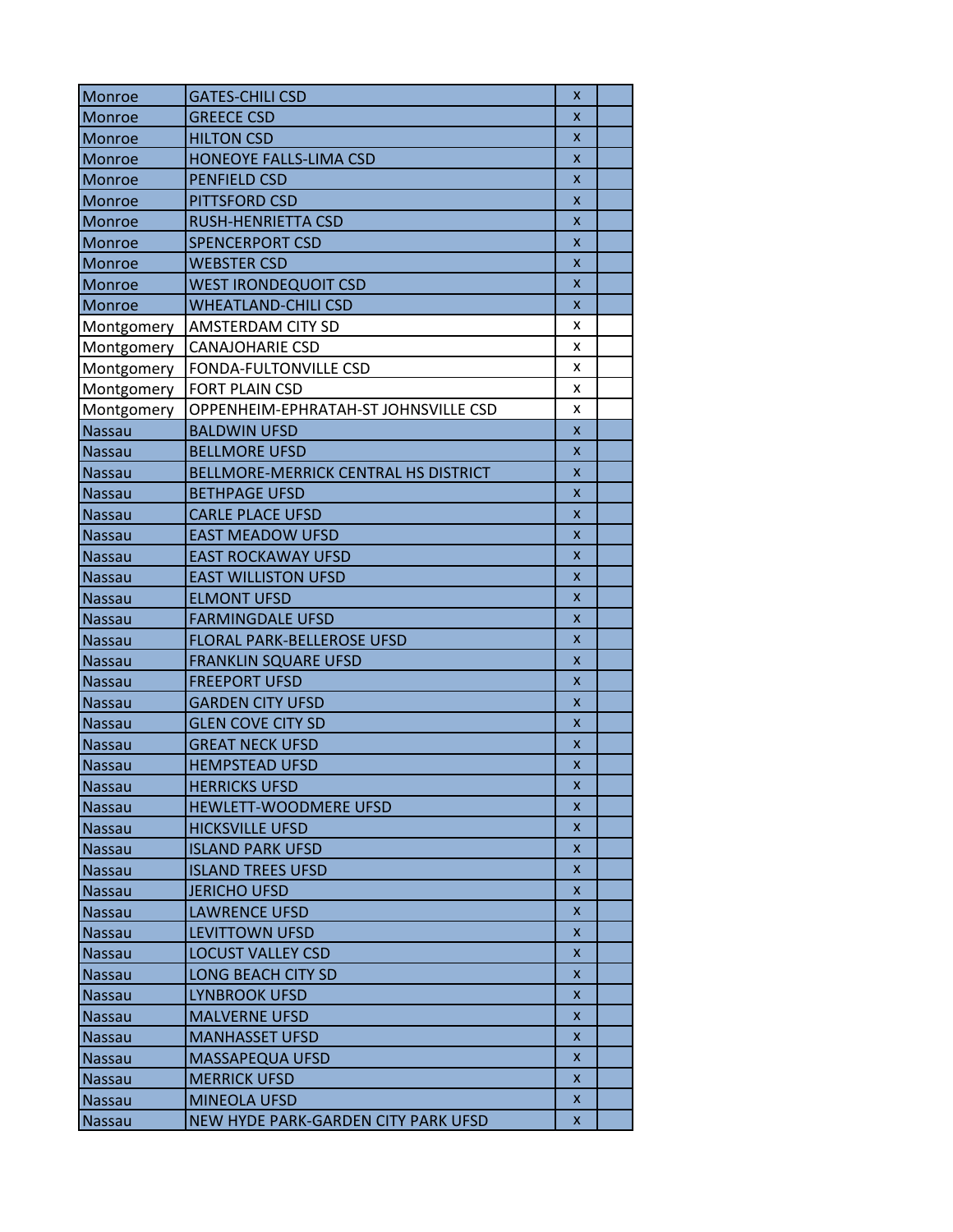| Nassau        | <b>NORTH BELLMORE UFSD</b>        | x                         |   |
|---------------|-----------------------------------|---------------------------|---|
| Nassau        | <b>NORTH MERRICK UFSD</b>         | X                         |   |
| Nassau        | <b>NORTH SHORE CSD</b>            | X                         |   |
| Nassau        | <b>OCEANSIDE UFSD</b>             | $\mathsf{x}$              |   |
| <b>Nassau</b> | OYSTER BAY-EAST NORWICH CSD       | X                         |   |
| Nassau        | <b>PLAINEDGE UFSD</b>             | X                         |   |
| <b>Nassau</b> | PLAINVIEW-OLD BETHPAGE CSD        | $\mathsf{x}$              |   |
| Nassau        | PORT WASHINGTON UFSD              | $\mathsf{x}$              |   |
| <b>Nassau</b> | ROCKVILLE CENTRE UFSD             | X                         |   |
| Nassau        | <b>ROOSEVELT UFSD</b>             | $\boldsymbol{\mathsf{x}}$ |   |
| <b>Nassau</b> | <b>ROSLYN UFSD</b>                | $\boldsymbol{\mathsf{x}}$ |   |
| <b>Nassau</b> | <b>SEAFORD UFSD</b>               | $\mathsf{x}$              |   |
| Nassau        | SEWANHAKA CENTRAL HS DISTRICT     | $\boldsymbol{\mathsf{x}}$ |   |
| Nassau        | <b>SYOSSET CSD</b>                | $\boldsymbol{\mathsf{x}}$ |   |
| <b>Nassau</b> | <b>UNIONDALE UFSD</b>             | $\mathsf{x}$              |   |
| <b>Nassau</b> | <b>VALLEY STREAM 13 UFSD</b>      | X                         |   |
| <b>Nassau</b> | <b>VALLEY STREAM 24 UFSD</b>      | X                         |   |
| <b>Nassau</b> | <b>VALLEY STREAM 30 UFSD</b>      | X                         |   |
| <b>Nassau</b> | VALLEY STREAM CENTRAL HS DISTRICT | X                         |   |
| <b>Nassau</b> | <b>WANTAGH UFSD</b>               | X                         |   |
| Nassau        | <b>WEST HEMPSTEAD UFSD</b>        |                           | X |
| <b>Nassau</b> | <b>WESTBURY UFSD</b>              | X                         |   |
| Niagara       | <b>BARKER CSD</b>                 | x                         |   |
| Niagara       | <b>LEWISTON-PORTER CSD</b>        | x                         |   |
| Niagara       | <b>LOCKPORT CITY SD</b>           | x                         |   |
| Niagara       | <b>NEWFANE CSD</b>                | x                         |   |
| Niagara       | NIAGARA FALLS CITY SD             | x                         |   |
| Niagara       | NIAGARA-WHEATFIELD CSD            | x                         |   |
| Niagara       | NORTH TONAWANDA CITY SD           | x                         |   |
| Niagara       | ROYALTON-HARTLAND CSD             | x                         |   |
| Niagara       | <b>STARPOINT CSD</b>              | x                         |   |
| Niagara       | <b>WILSON CSD</b>                 | x                         |   |
| Oneida        | <b>ADIRONDACK CSD</b>             | $\mathsf{x}$              |   |
| Oneida        | <b>CAMDEN CSD</b>                 | x                         |   |
| Oneida        | <b>CLINTON CSD</b>                | X                         |   |
| Oneida        | <b>HOLLAND PATENT CSD</b>         | X                         |   |
| Oneida        | <b>NEW HARTFORD CSD</b>           | $\boldsymbol{\mathsf{x}}$ |   |
| Oneida        | <b>NY MILLS UFSD</b>              | X                         |   |
| Oneida        | <b>ORISKANY CSD</b>               | X                         |   |
| Oneida        | <b>REMSEN CSD</b>                 | X                         |   |
| Oneida        | <b>ROME CITY SD</b>               | X                         |   |
| Oneida        | <b>SAUQUOIT VALLEY CSD</b>        | X                         |   |
| Oneida        | <b>SHERRILL CITY SD</b>           | X                         |   |
| Oneida        | <b>UTICA CITY SD</b>              | X                         |   |
| Oneida        | <b>WATERVILLE CSD</b>             | X                         |   |
| Oneida        | <b>WESTMORELAND CSD</b>           | X                         |   |
| Oneida        | <b>WHITESBORO CSD</b>             | X                         |   |
| Onondaga      | <b>BALDWINSVILLE CSD</b>          | x                         |   |
| Onondaga      | EAST SYRACUSE-MINOA CSD           | x                         |   |
| Onondaga      | <b>FABIUS-POMPEY CSD</b>          | x                         |   |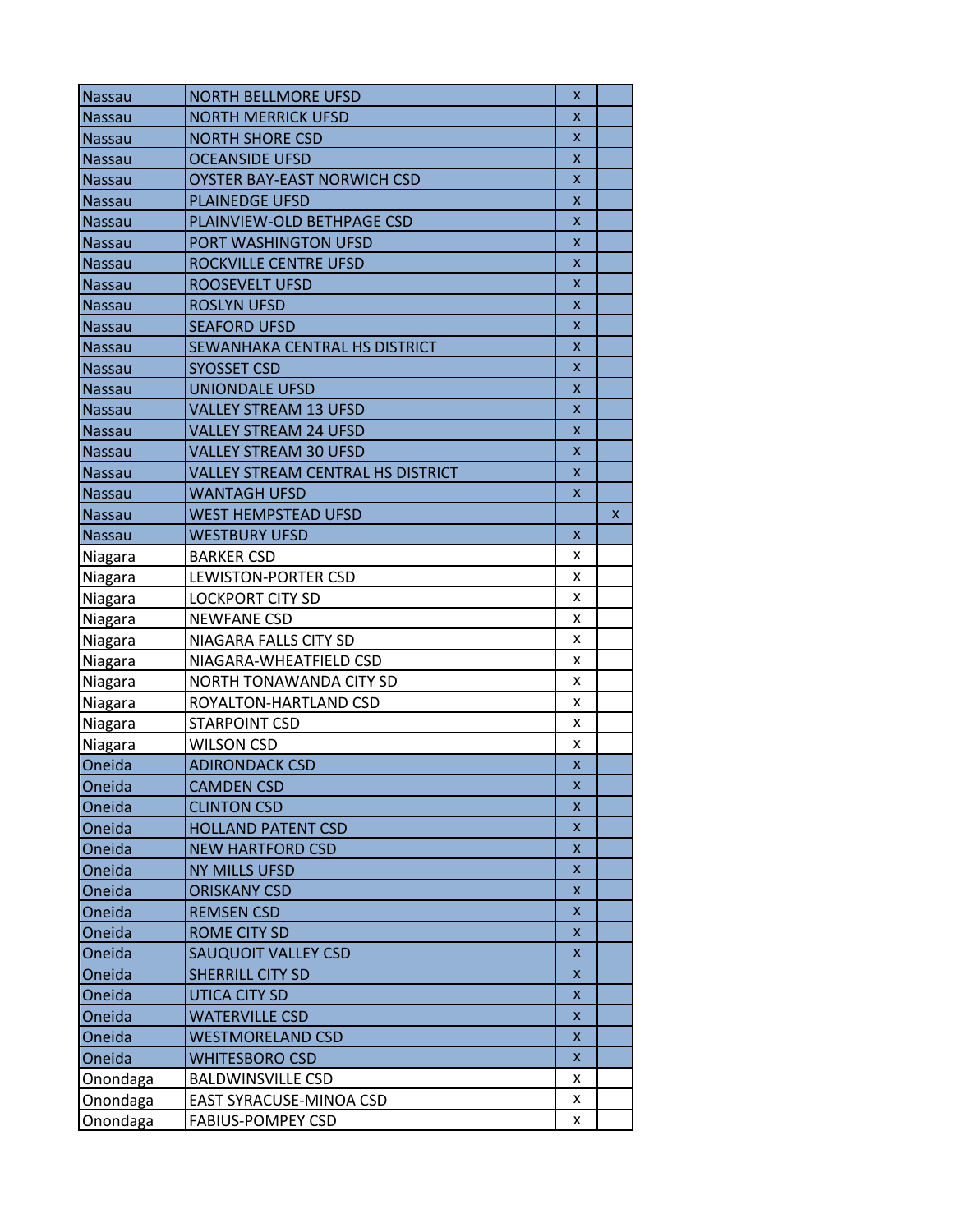|                      | <b>FAYETTEVILLE-MANLIUS CSD</b>                   | x                         |  |
|----------------------|---------------------------------------------------|---------------------------|--|
| Onondaga<br>Onondaga | JAMESVILLE-DEWITT CSD                             | x                         |  |
| Onondaga             | JORDAN-ELBRIDGE CSD                               | x                         |  |
| Onondaga             | <b>LAFAYETTE CSD</b>                              | x                         |  |
|                      | LIVERPOOL CSD                                     | x                         |  |
| Onondaga             | <b>LYNCOURT UFSD</b>                              | x                         |  |
| Onondaga             |                                                   | x                         |  |
| Onondaga<br>Onondaga | <b>MARCELLUS CSD</b><br><b>NORTH SYRACUSE CSD</b> | x                         |  |
| Onondaga             | ONONDAGA CSD                                      | x                         |  |
| Onondaga             | <b>SKANEATELES CSD</b>                            | x                         |  |
|                      | <b>SOLVAY UFSD</b>                                | x                         |  |
| Onondaga             |                                                   | x                         |  |
| Onondaga             | <b>TULLY CSD</b>                                  |                           |  |
| Onondaga             | <b>WEST GENESEE CSD</b>                           | x                         |  |
| Onondaga             | <b>WESTHILL CSD</b>                               | x                         |  |
| Ontario              | <b>CANANDAIGUA CITY SD</b>                        | $\boldsymbol{\mathsf{x}}$ |  |
| Ontario              | <b>EAST BLOOMFIELD CSD</b>                        | X                         |  |
| Ontario              | <b>GENEVA CITY SD</b>                             | X                         |  |
| Ontario              | GORHAM-MIDDLESEX CSD (MARCUS WHITMAN              | $\boldsymbol{\mathsf{x}}$ |  |
| Ontario              | <b>HONEOYE CSD</b>                                | $\boldsymbol{\mathsf{x}}$ |  |
| Ontario              | MANCHESTER-SHORTSVILLE CSD (RED JACK              | $\mathsf{x}$              |  |
| Ontario              | <b>NAPLES CSD</b>                                 | x                         |  |
| Ontario              | PHELPS-CLIFTON SPRINGS CSD                        | X                         |  |
| Ontario              | <b>VICTOR CSD</b>                                 | X                         |  |
| Orange               | <b>CHESTER UFSD</b>                               | x                         |  |
| Orange               | <b>CORNWALL CSD</b>                               | x                         |  |
| Orange               | <b>FLORIDA UFSD</b>                               | x                         |  |
| Orange               | <b>GOSHEN CSD</b>                                 | x                         |  |
| Orange               | <b>GREENWOOD LAKE UFSD</b>                        | x                         |  |
| Orange               | <b>HIGHLAND FALLS CSD</b>                         | x                         |  |
| Orange               | <b>KIRYAS JOEL VILLAGE UFSD</b>                   | x                         |  |
| Orange               | MIDDLETOWN CITY SD                                | x                         |  |
| Orange               | MINISINK VALLEY CSD                               | x                         |  |
| Orange               | MONROE-WOODBURY CSD                               | x                         |  |
| Orange               | <b>NEWBURGH CITY SD</b>                           | x                         |  |
| Orange               | PINE BUSH CSD                                     | x                         |  |
| Orange               | PORT JERVIS CITY SD                               | x                         |  |
| Orange               | <b>TUXEDO UFSD</b>                                | x                         |  |
| Orange               | VALLEY CSD (MONTGOMERY)                           | x                         |  |
| Orange               | <b>WARWICK VALLEY CSD</b>                         | x                         |  |
| Orange               | <b>WASHINGTONVILLE CSD</b>                        | x                         |  |
| <b>Orleans</b>       | <b>ALBION CSD</b>                                 | $\boldsymbol{\mathsf{x}}$ |  |
| Orleans              | <b>HOLLEY CSD</b>                                 | X                         |  |
| Orleans              | <b>KENDALL CSD</b>                                | $\pmb{\times}$            |  |
| Orleans              | <b>LYNDONVILLE CSD</b>                            | $\pmb{\mathsf{x}}$        |  |
| Orleans              | <b>MEDINA CSD</b>                                 | X                         |  |
| Oswego               | ALTMAR-PARISH-WILLIAMSTOWN CSD                    | x                         |  |
| Oswego               | <b>CENTRAL SQUARE CSD</b>                         | x                         |  |
| Oswego               | <b>FULTON CITY SD</b>                             | x                         |  |
| Oswego               | <b>HANNIBAL CSD</b>                               | x                         |  |
|                      |                                                   |                           |  |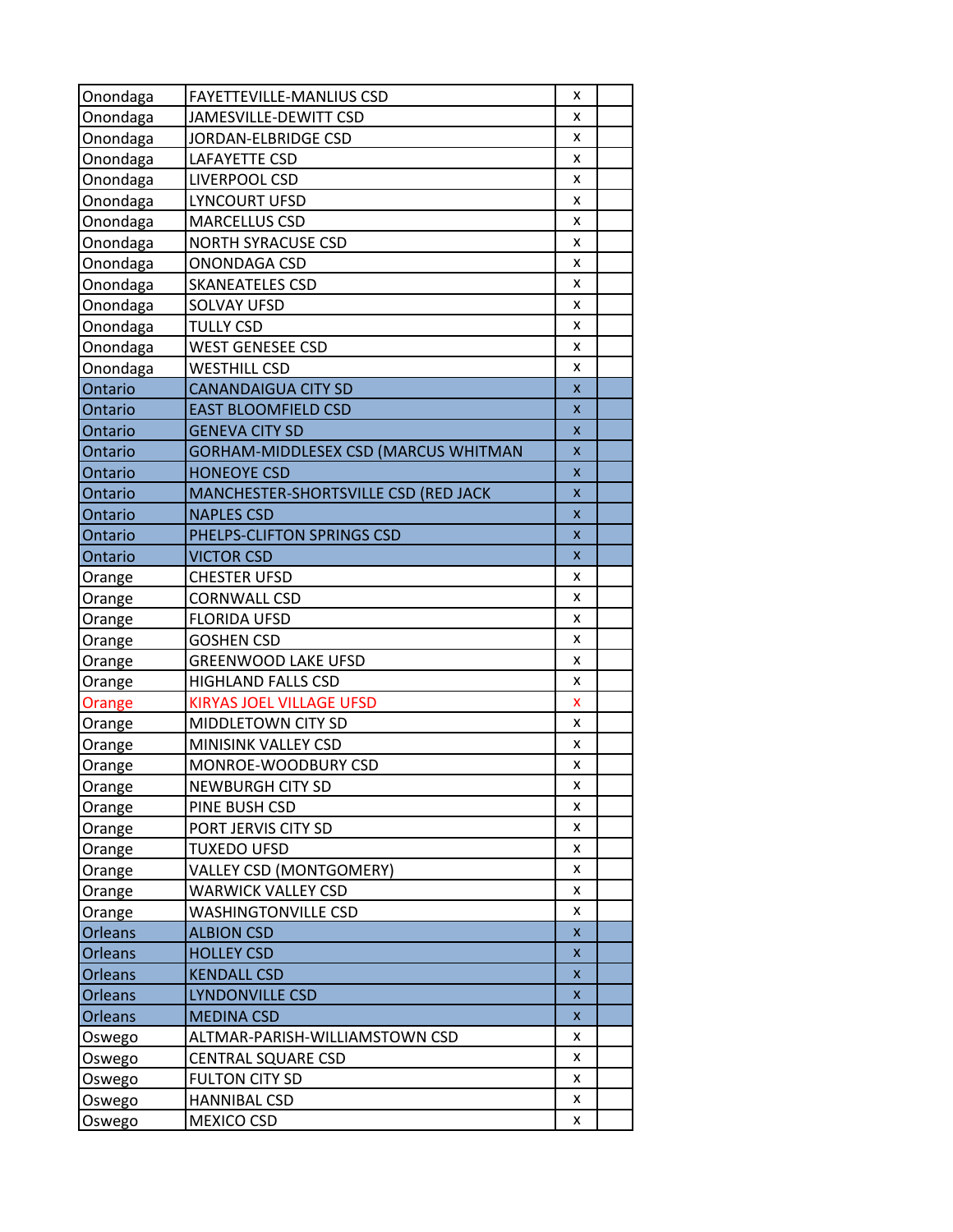| Oswego     | OSWEGO CITY SD                       | x                  |   |
|------------|--------------------------------------|--------------------|---|
| Oswego     | PHOENIX CSD                          | x                  |   |
| Oswego     | PULASKI CSD                          | x                  |   |
| Oswego     | <b>SANDY CREEK CSD</b>               | x                  |   |
| Otsego     | CHERRY VALLEY-SPRINGFIELD CSD        | $\pmb{\mathsf{X}}$ |   |
| Otsego     | <b>COOPERSTOWN CSD</b>               | X                  |   |
| Otsego     | <b>EDMESTON CSD</b>                  | X                  |   |
| Otsego     | <b>GILBERTSVILLE-MOUNT UPTON CSD</b> | X                  |   |
| Otsego     | <b>LAURENS CSD</b>                   | x                  |   |
| Otsego     | <b>MILFORD CSD</b>                   | $\pmb{\mathsf{X}}$ |   |
| Otsego     | <b>MORRIS CSD</b>                    | X                  |   |
| Otsego     | <b>ONEONTA CITY SD</b>               | X                  |   |
| Otsego     | OTEGO-UNADILLA CSD                   | x                  |   |
| Otsego     | RICHFIELD SPRINGS CSD                | X                  |   |
| Otsego     | <b>SCHENEVUS CSD</b>                 | $\mathsf{x}$       |   |
| Otsego     | <b>WORCESTER CSD</b>                 | X                  |   |
| Putnam     | <b>BREWSTER CSD</b>                  | x                  |   |
| Putnam     | <b>CARMEL CSD</b>                    | x                  |   |
| Putnam     | <b>GARRISON UFSD</b>                 |                    | x |
| Putnam     | <b>HALDANE CSD</b>                   | x                  |   |
| Putnam     | MAHOPAC CSD                          |                    | x |
| Putnam     | PUTNAM VALLEY CSD                    | x                  |   |
| Rensselaer | <b>AVERILL PARK CSD</b>              | X.                 |   |
| Rensselaer | <b>BERLIN CSD</b>                    | X                  |   |
| Rensselaer | <b>BRUNSWICK CSD (BRITTONKILL)</b>   | x                  |   |
| Rensselaer | <b>EAST GREENBUSH CSD</b>            | x                  |   |
| Rensselaer | <b>HOOSIC VALLEY CSD</b>             | $\pmb{\mathsf{x}}$ |   |
| Rensselaer | <b>HOOSICK FALLS CSD</b>             | X                  |   |
| Rensselaer | <b>LANSINGBURGH CSD</b>              | X                  |   |
| Rensselaer | NORTH GREENBUSH COMMON SD            | $\pmb{\mathsf{X}}$ |   |
| Rensselaer | <b>RENSSELAER CITY SD</b>            | X                  |   |
| Rensselaer | <b>SCHODACK CSD</b>                  | X                  |   |
| Rensselaer | <b>TROY CITY SD</b>                  | X                  |   |
| Rensselaer | <b>WYNANTSKILL UFSD</b>              | x                  |   |
| Rockland   | <b>CLARKSTOWN CSD</b>                | x                  |   |
| Rockland   | EAST RAMAPO CSD (SPRING VALLEY)      |                    | x |
| Rockland   | HAVERSTRAW-STONY POINT CSD (NORTH RO | x                  |   |
| Rockland   | <b>NANUET UFSD</b>                   | x                  |   |
| Rockland   | <b>NYACK UFSD</b>                    | x                  |   |
| Rockland   | PEARL RIVER UFSD                     | x                  |   |
| Rockland   | RAMAPO CSD (SUFFERN)                 | x                  |   |
| Rockland   | SOUTH ORANGETOWN CSD                 | x                  |   |
| Saratoga   | <b>BALLSTON SPA CSD</b>              | $\mathsf{x}$       |   |
| Saratoga   | <b>BURNT HILLS-BALLSTON LAKE CSD</b> | X.                 |   |
| Saratoga   | <b>CORINTH CSD</b>                   | X                  |   |
| Saratoga   | <b>EDINBURG COMMON SD</b>            | X.                 |   |
| Saratoga   | <b>GALWAY CSD</b>                    | X.                 |   |
| Saratoga   | MECHANICVILLE CITY SD                | X.                 |   |
| Saratoga   | SARATOGA SPRINGS CITY SD             | X.                 |   |
| Saratoga   | <b>SCHUYLERVILLE CSD</b>             | X.                 |   |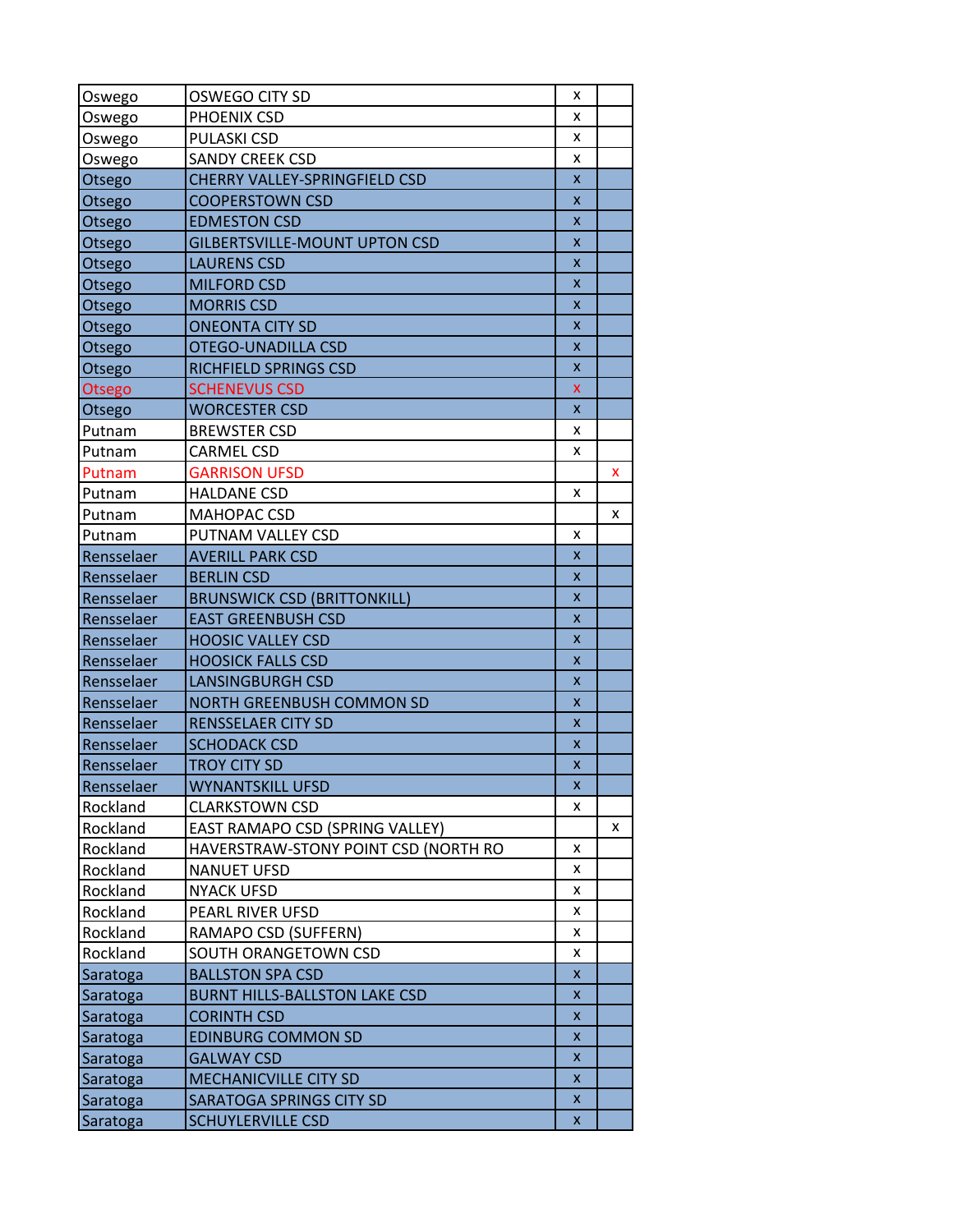| Saratoga       | SHENENDEHOWA CSD                    | x  |  |
|----------------|-------------------------------------|----|--|
| Saratoga       | <b>SOUTH GLENS FALLS CSD</b>        | X  |  |
| Saratoga       | <b>STILLWATER CSD</b>               | X  |  |
| Saratoga       | WATERFORD-HALFMOON UFSD             | X  |  |
| Schenectady    | <b>DUANESBURG CSD</b>               | x  |  |
| Schenectady    | NISKAYUNA CSD                       | x  |  |
| Schenectady    | ROTTERDAM-MOHONASEN CSD             | x  |  |
| Schenectady    | <b>SCHALMONT CSD</b>                | x  |  |
| Schenectady    | <b>SCHENECTADY CITY SD</b>          | x  |  |
| Schenectady    | SCOTIA-GLENVILLE CSD                | x  |  |
| Schoharie      | <b>COBLESKILL-RICHMONDVILLE CSD</b> | X  |  |
| Schoharie      | <b>GILBOA-CONESVILLE CSD</b>        | X  |  |
| Schoharie      | <b>JEFFERSON CSD</b>                | X  |  |
| Schoharie      | <b>MIDDLEBURGH CSD</b>              | X  |  |
| Schoharie      | <b>SCHOHARIE CSD</b>                | X  |  |
| Schoharie      | <b>SHARON SPRINGS CSD</b>           | X  |  |
| Schuyler       | <b>ODESSA-MONTOUR CSD</b>           | x  |  |
| Schuyler       | <b>WATKINS GLEN CSD</b>             | x  |  |
| Seneca         | <b>ROMULUS CSD</b>                  | X  |  |
| Seneca         | <b>SENECA FALLS CSD</b>             | X  |  |
| Seneca         | <b>SOUTH SENECA CSD</b>             | X  |  |
| Seneca         | <b>WATERLOO CSD</b>                 | X  |  |
| St. Lawrence   | <b>BRASHER FALLS CSD</b>            | x  |  |
| St. Lawrence   | <b>CANTON CSD</b>                   | x  |  |
| St. Lawrence   | <b>CLIFTON-FINE CSD</b>             | x  |  |
| St. Lawrence   | <b>COLTON-PIERREPONT CSD</b>        | x  |  |
| St. Lawrence   | EDWARDS-KNOX CSD                    | x  |  |
| St. Lawrence   | <b>GOUVERNEUR CSD</b>               | x  |  |
| St. Lawrence   | <b>HAMMOND CSD</b>                  | x  |  |
| St. Lawrence   | <b>HERMON-DEKALB CSD</b>            | x  |  |
| St. Lawrence   | <b>HEUVELTON CSD</b>                | x  |  |
| St. Lawrence   | <b>LISBON CSD</b>                   | x  |  |
| St. Lawrence   | MADRID-WADDINGTON CSD               | x  |  |
| St. Lawrence   | MASSENA CSD                         | x  |  |
| St. Lawrence   | <b>MORRISTOWN CSD</b>               | x  |  |
| St. Lawrence   | NORWOOD-NORFOLK CSD                 | x  |  |
| St. Lawrence   | <b>OGDENSBURG CITY SD</b>           | x  |  |
| St. Lawrence   | PARISHVILLE-HOPKINTON CSD           | x  |  |
| St. Lawrence   | POTSDAM CSD                         | x  |  |
| Steuben        | <b>ADDISON CSD</b>                  | X. |  |
| Steuben        | <b>ARKPORT CSD</b>                  | x  |  |
| Steuben        | <b>AVOCA CSD</b>                    | X. |  |
| <b>Steuben</b> | <b>BATH CSD</b>                     | x  |  |
| Steuben        | <b>BRADFORD CSD</b>                 | X  |  |
| <b>Steuben</b> | CAMPBELL-SAVONA CSD                 | X  |  |
| <b>Steuben</b> | CANISTEO-GREENWOOD CSD              | X  |  |
| <b>Steuben</b> | <b>CORNING CITY SD</b>              | x  |  |
| Steuben        | <b>HAMMONDSPORT CSD</b>             | x  |  |
| Steuben        | <b>HORNELL CITY SD</b>              | x  |  |
| Steuben        | JASPER-TROUPSBURG CSD               | X  |  |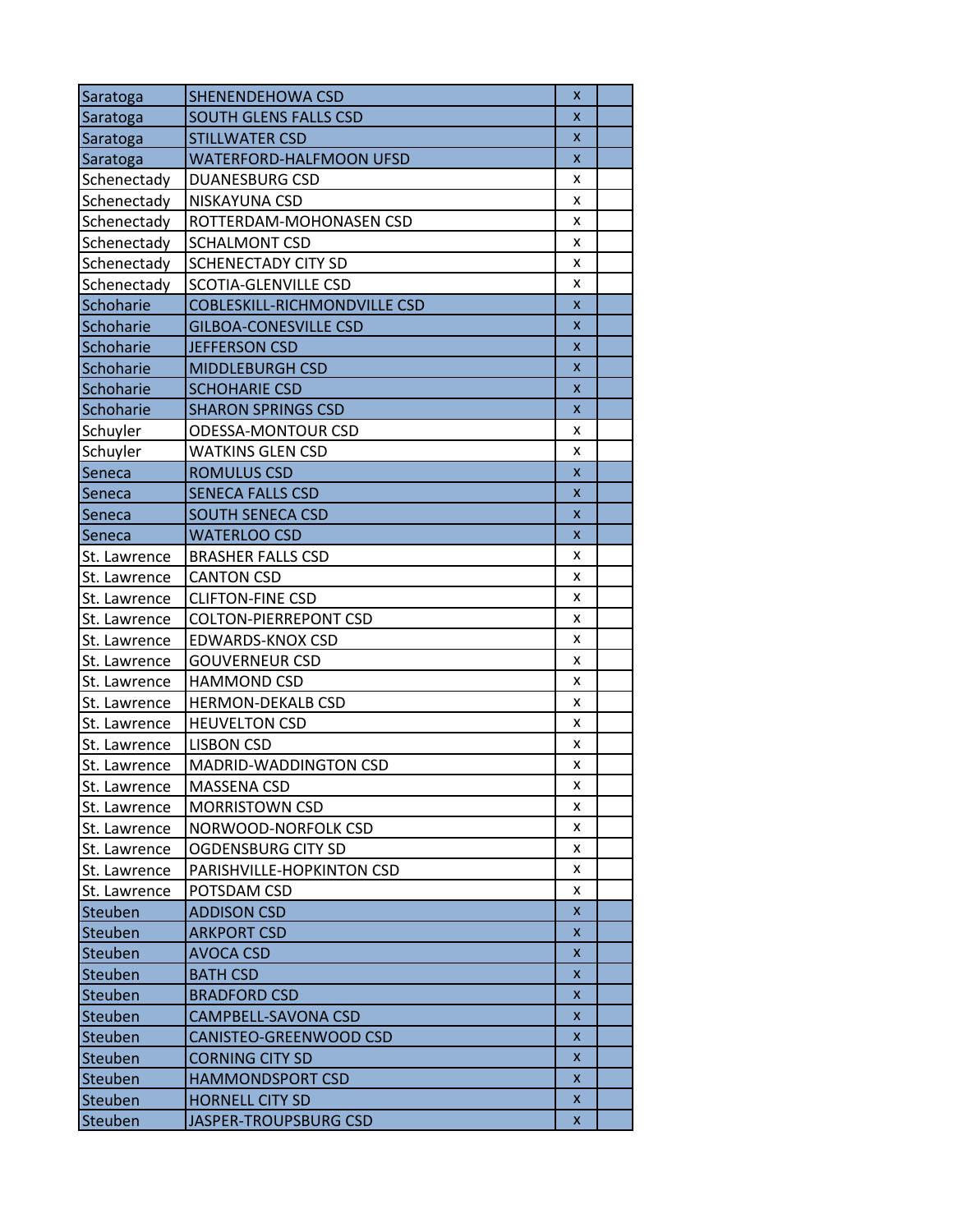| Steuben        | <b>PRATTSBURGH CSD</b>            | x |  |
|----------------|-----------------------------------|---|--|
| Steuben        | <b>WAYLAND-COHOCTON CSD</b>       | X |  |
| Suffolk        | AMAGANSETT UFSD                   | x |  |
| Suffolk        | <b>AMITYVILLE UFSD</b>            | x |  |
| Suffolk        | <b>BABYLON UFSD</b>               | x |  |
| Suffolk        | <b>BAY SHORE UFSD</b>             | x |  |
| Suffolk        | <b>BAYPORT-BLUE POINT UFSD</b>    | x |  |
| Suffolk        | <b>BRENTWOOD UFSD</b>             | x |  |
| Suffolk        | <b>BRIDGEHAMPTON UFSD</b>         | x |  |
| Suffolk        | <b>BROOKHAVEN-COMSEWOGUE UFSD</b> | x |  |
| Suffolk        | <b>CENTER MORICHES UFSD</b>       | x |  |
| Suffolk        | CENTRAL ISLIP UFSD                | x |  |
| Suffolk        | <b>COLD SPRING HARBOR CSD</b>     | x |  |
| Suffolk        | <b>COMMACK UFSD</b>               | x |  |
| Suffolk        | CONNETQUOT CSD                    | x |  |
| Suffolk        | <b>COPIAGUE UFSD</b>              | x |  |
| Suffolk        | <b>DEER PARK UFSD</b>             | x |  |
| Suffolk        | <b>EAST HAMPTON UFSD</b>          | x |  |
| Suffolk        | <b>EAST ISLIP UFSD</b>            | x |  |
| Suffolk        | <b>EAST MORICHES UFSD</b>         | x |  |
| Suffolk        | <b>EAST QUOGUE UFSD</b>           | x |  |
| Suffolk        | <b>EASTPORT-SOUTH MANOR CSD</b>   | x |  |
| Suffolk        | ELWOOD UFSD                       | x |  |
| Suffolk        | FIRE ISLAND UFSD                  | x |  |
| Suffolk        | <b>FISHERS ISLAND UFSD</b>        | x |  |
| Suffolk        | <b>GREENPORT UFSD</b>             | x |  |
| Suffolk        | HALF HOLLOW HILLS CSD             | x |  |
| Suffolk        | <b>HAMPTON BAYS UFSD</b>          | x |  |
| Suffolk        | <b>HARBORFIELDS CSD</b>           | x |  |
| Suffolk        | <b>HAUPPAUGE UFSD</b>             | x |  |
| Suffolk        | <b>HUNTINGTON UFSD</b>            | x |  |
| Suffolk        | <b>ISLIP UFSD</b>                 | x |  |
| Suffolk        | <b>KINGS PARK CSD</b>             | x |  |
| Suffolk        | LINDENHURST UFSD                  | x |  |
| Suffolk        | LONGWOOD CSD                      | x |  |
| Suffolk        | <b>MATTITUCK-CUTCHOGUE UFSD</b>   | x |  |
| Suffolk        | MIDDLE COUNTRY CSD                | x |  |
| Suffolk        | <b>MILLER PLACE UFSD</b>          | x |  |
| Suffolk        | <b>MONTAUK UFSD</b>               | x |  |
| Suffolk        | MT SINAI UFSD                     | x |  |
| <b>Suffolk</b> | <b>NEW SUFFOLK COMMON SD</b>      | x |  |
| Suffolk        | NORTH BABYLON UFSD                | x |  |
| Suffolk        | NORTHPORT-EAST NORTHPORT UFSD     | x |  |
| Suffolk        | OYSTERPONDS UFSD                  | x |  |
| Suffolk        | PATCHOGUE-MEDFORD UFSD            | x |  |
| Suffolk        | PORT JEFFERSON UFSD               | x |  |
| Suffolk        | <b>QUOGUE UFSD</b>                | x |  |
| Suffolk        | REMSENBURG-SPEONK UFSD            | x |  |
| Suffolk        | RIVERHEAD CSD                     | x |  |
| Suffolk        | ROCKY POINT UFSD                  | x |  |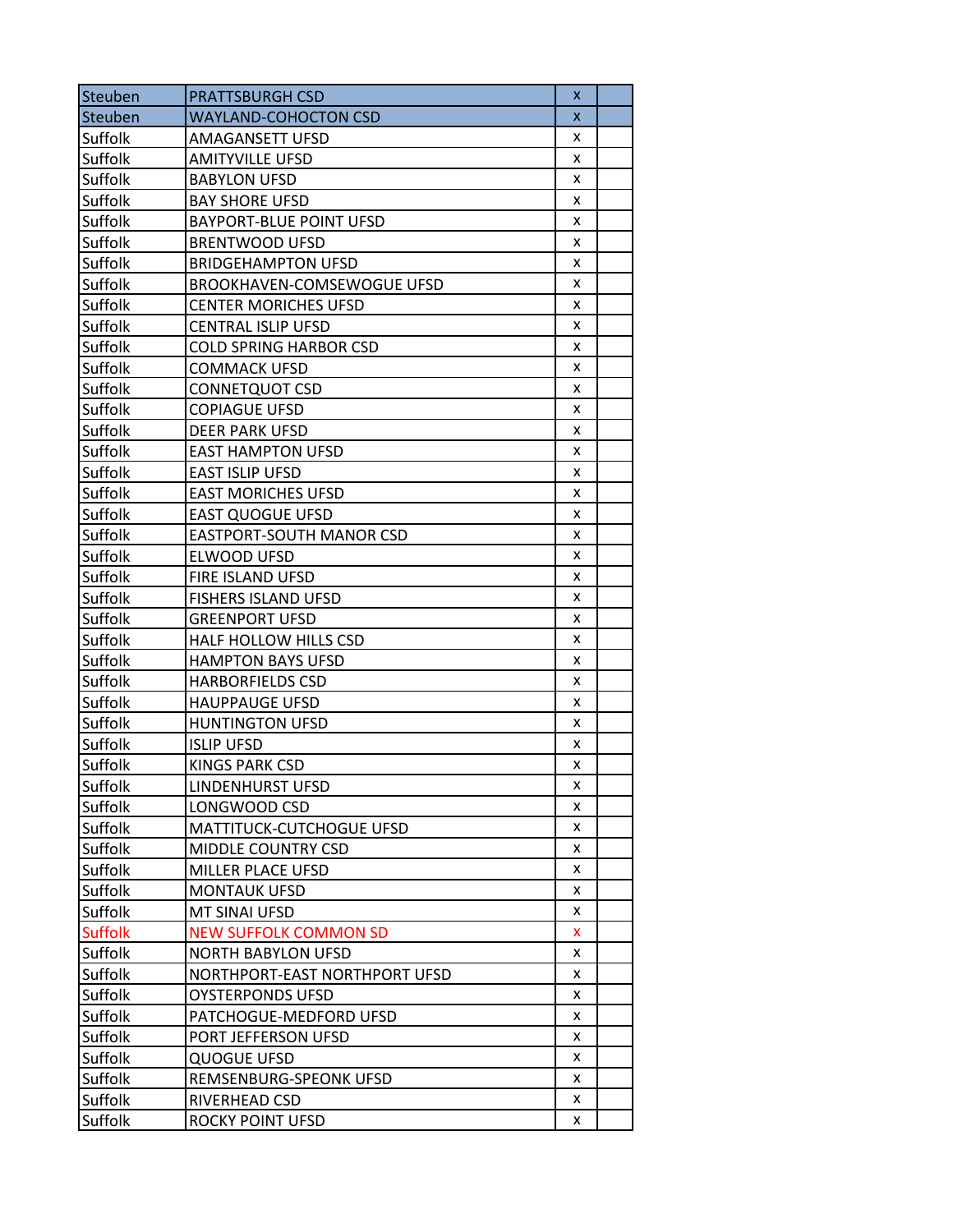| Suffolk         | <b>SACHEM CSD</b>             | x                  |   |
|-----------------|-------------------------------|--------------------|---|
| Suffolk         | <b>SAG HARBOR UFSD</b>        | x                  |   |
| <b>Suffolk</b>  | <b>SAGAPONACK COMMON SD</b>   | X                  |   |
| Suffolk         | SAYVILLE UFSD                 | x                  |   |
| Suffolk         | SHELTER ISLAND UFSD           | x                  |   |
| Suffolk         | SHOREHAM-WADING RIVER CSD     | x                  |   |
| Suffolk         | SMITHTOWN CSD                 | x                  |   |
| Suffolk         | <b>SOUTH COUNTRY CSD</b>      | x                  |   |
| Suffolk         | <b>SOUTH HUNTINGTON UFSD</b>  | x                  |   |
| Suffolk         | SOUTHAMPTON UFSD              | x                  |   |
| Suffolk         | SOUTHOLD UFSD                 | x                  |   |
| Suffolk         | <b>SPRINGS UFSD</b>           | x                  |   |
| Suffolk         | THREE VILLAGE CSD             | x                  |   |
| Suffolk         | <b>TUCKAHOE COMN SD</b>       | x                  |   |
| <b>Suffolk</b>  | <b>WAINSCOTT COMMON SD</b>    | x                  |   |
| Suffolk         | <b>WEST BABYLON UFSD</b>      | x                  |   |
| Suffolk         | WEST ISLIP UFSD               | x                  |   |
| Suffolk         | <b>WESTHAMPTON BEACH UFSD</b> | x                  |   |
| Suffolk         | WILLIAM FLOYD UFSD            | x                  |   |
| Suffolk         | WYANDANCH UFSD                | x                  |   |
| Sullivan        | <b>ELDRED CSD</b>             | $\mathsf{x}$       |   |
| Sullivan        | <b>FALLSBURG CSD</b>          | X                  |   |
| Sullivan        | <b>LIBERTY CSD</b>            | X                  |   |
| Sullivan        | <b>LIVINGSTON MANOR CSD</b>   | $\mathsf{x}$       |   |
| <b>Sullivan</b> | <b>MONTICELLO CSD</b>         | X                  |   |
| Sullivan        | <b>ROSCOE CSD</b>             | X                  |   |
| Sullivan        | <b>SULLIVAN WEST CSD</b>      | X                  |   |
| <b>Sullivan</b> | <b>TRI-VALLEY CSD</b>         | X                  |   |
| Tioga           | <b>CANDOR CSD</b>             | x                  |   |
| Tioga           | <b>NEWARK VALLEY CSD</b>      | x                  |   |
| Tioga           | OWEGO-APALACHIN CSD           | x                  |   |
| Tioga           | SPENCER-VAN ETTEN CSD         | x                  |   |
| Tioga           | TIOGA CSD                     | x                  |   |
| <b>Tioga</b>    | <b>WAVERLY CSD</b>            | x                  |   |
| <b>Tompkins</b> | <b>DRYDEN CSD</b>             | $\pmb{\mathsf{x}}$ |   |
| <b>Tompkins</b> | <b>GROTON CSD</b>             | X                  |   |
| <b>Tompkins</b> | <b>ITHACA CITY SD</b>         | x                  |   |
| <b>Tompkins</b> | <b>LANSING CSD</b>            | x                  |   |
| <b>Tompkins</b> | <b>NEWFIELD CSD</b>           |                    | x |
| <b>Tompkins</b> | <b>TRUMANSBURG CSD</b>        | X                  |   |
| Ulster          | <b>ELLENVILLE CSD</b>         | x                  |   |
| Ulster          | <b>HIGHLAND CSD</b>           | x                  |   |
| Ulster          | <b>KINGSTON CITY SD</b>       | x                  |   |
| Ulster          | <b>MARLBORO CSD</b>           | x                  |   |
| Ulster          | <b>NEW PALTZ CSD</b>          | x                  |   |
| Ulster          | <b>ONTEORA CSD</b>            | x                  |   |
| Ulster          | RONDOUT VALLEY CSD            | x                  |   |
| Ulster          | SAUGERTIES CSD                | x                  |   |
| Ulster          | <b>WALLKILL CSD</b>           | x                  |   |
| Warren          | <b>BOLTON CSD</b>             | X.                 |   |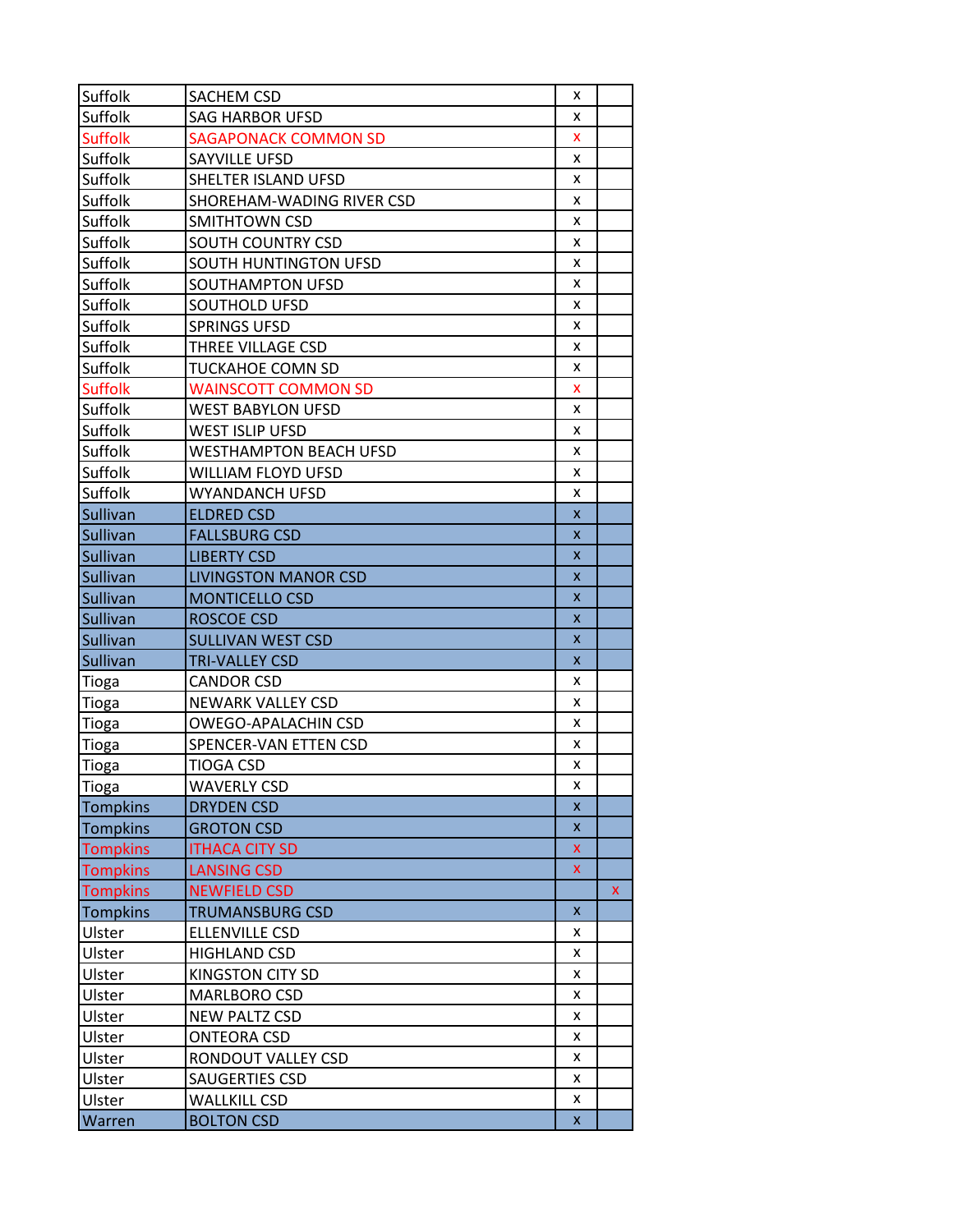| Warren      | <b>GLENS FALLS CITY SD</b>   | X                         |   |
|-------------|------------------------------|---------------------------|---|
| Warren      | <b>GLENS FALLS COMN SD</b>   | $\boldsymbol{\mathsf{x}}$ |   |
| Warren      | HADLEY-LUZERNE CSD           | X                         |   |
| Warren      | <b>JOHNSBURG CSD</b>         | $\boldsymbol{\mathsf{x}}$ |   |
| Warren      | <b>LAKE GEORGE CSD</b>       | X                         |   |
| Warren      | <b>NORTH WARREN CSD</b>      | $\boldsymbol{\mathsf{x}}$ |   |
| Warren      | <b>QUEENSBURY UFSD</b>       | X                         |   |
| Warren      | <b>WARRENSBURG CSD</b>       | X                         |   |
| Washington  | <b>ARGYLE CSD</b>            | x                         |   |
| Washington  | <b>CAMBRIDGE CSD</b>         | x                         |   |
| Washington  | FORT ANN CSD                 | x                         |   |
| Washington  | FORT EDWARD UFSD             | x                         |   |
| Washington  | <b>GRANVILLE CSD</b>         | x                         |   |
| Washington  | <b>GREENWICH CSD</b>         | x                         |   |
| Washington  | <b>HARTFORD CSD</b>          | x                         |   |
| Washington  | <b>HUDSON FALLS CSD</b>      | x                         |   |
| Washington  | PUTNAM CSD                   | x                         |   |
| Washington  | <b>SALEM CSD</b>             | x                         |   |
| Washington  | <b>WHITEHALL CSD</b>         | x                         |   |
| Wayne       | <b>CLYDE-SAVANNAH CSD</b>    | $\overline{\mathsf{x}}$   |   |
| Wayne       | <b>GANANDA CSD</b>           | X                         |   |
| Wayne       | <b>LYONS CSD</b>             | $\boldsymbol{\mathsf{x}}$ |   |
| Wayne       | <b>MARION CSD</b>            | $\boldsymbol{\mathsf{x}}$ |   |
| Wayne       | <b>NEWARK CSD</b>            | X                         |   |
| Wayne       | NORTH ROSE-WOLCOTT CSD       | $\boldsymbol{\mathsf{x}}$ |   |
| Wayne       | PALMYRA-MACEDON CSD          | $\boldsymbol{\mathsf{x}}$ |   |
| Wayne       | <b>RED CREEK CSD</b>         | $\mathsf{x}$              |   |
| Wayne       | <b>SODUS CSD</b>             | X                         |   |
| Wayne       | <b>WAYNE CSD</b>             | $\boldsymbol{\mathsf{x}}$ |   |
| Wayne       | <b>WILLIAMSON CSD</b>        | X                         |   |
| Westchester | <b>ARDSLEY UFSD</b>          | x                         |   |
| Westchester | <b>BEDFORD CSD</b>           | x                         |   |
| Westchester | <b>BLIND BROOK-RYE UFSD</b>  | x                         |   |
| Westchester | <b>BRIARCLIFF MANOR UFSD</b> | x                         |   |
| Westchester | <b>BRONXVILLE UFSD</b>       | x                         |   |
| Westchester | <b>BYRAM HILLS CSD</b>       | x                         |   |
| Westchester | CHAPPAQUA CSD                | x                         |   |
| Westchester | <b>CROTON-HARMON UFSD</b>    | x                         |   |
| Westchester | <b>DOBBS FERRY UFSD</b>      | x                         |   |
| Westchester | <b>EASTCHESTER UFSD</b>      | x                         |   |
| Westchester | <b>EDGEMONT UFSD</b>         | x                         |   |
| Westchester | <b>ELMSFORD UFSD</b>         | x                         |   |
| Westchester | <b>GREENBURGH CSD</b>        | x                         |   |
| Westchester | <b>HARRISON CSD</b>          | x                         |   |
|             |                              |                           | x |
| Westchester | HASTINGS-ON-HUDSON UFSD      |                           |   |
| Westchester | <b>HENDRICK HUDSON CSD</b>   | x                         |   |
| Westchester | <b>IRVINGTON UFSD</b>        | x                         |   |
| Westchester | KATONAH-LEWISBORO UFSD       | x                         |   |
| Westchester | LAKELAND CSD                 | x                         |   |
| Westchester | <b>MAMARONECK UFSD</b>       | x                         |   |